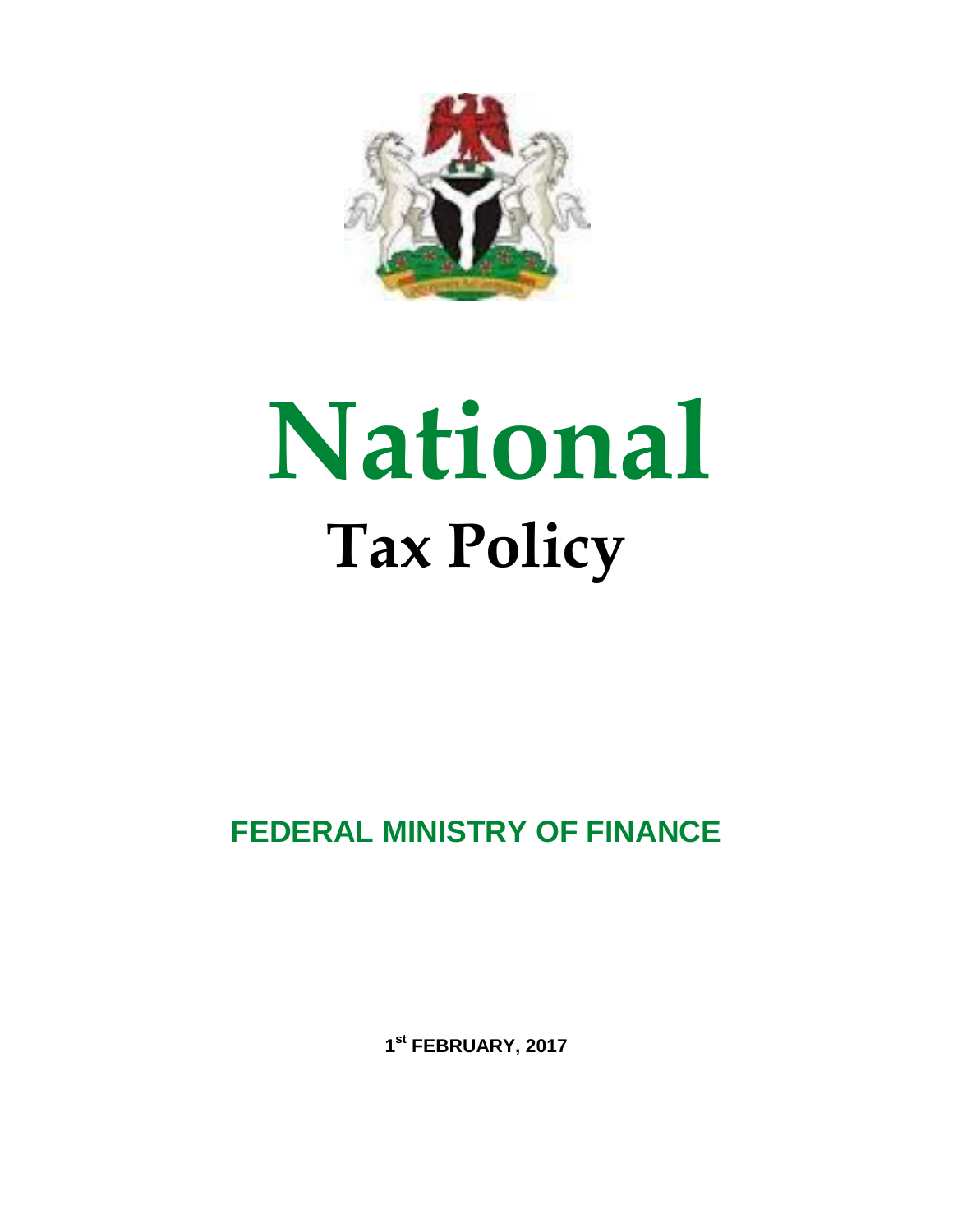# **Table of Contents**

<span id="page-1-0"></span>

| 1.1   |
|-------|
| 1.2   |
| 1.3   |
| 1.4   |
| 1.5   |
|       |
|       |
| 2.1   |
| 2.2   |
| 2.2.1 |
| 2.2.2 |
| 2.2.3 |
| 2.2.4 |
| 2.2.5 |
| 2.2.6 |
| 2.2.7 |
|       |
|       |
| 3.1   |
| 3.2   |
| 3.3   |
| 3.4   |
| 3.5   |
|       |
|       |
| 4.1   |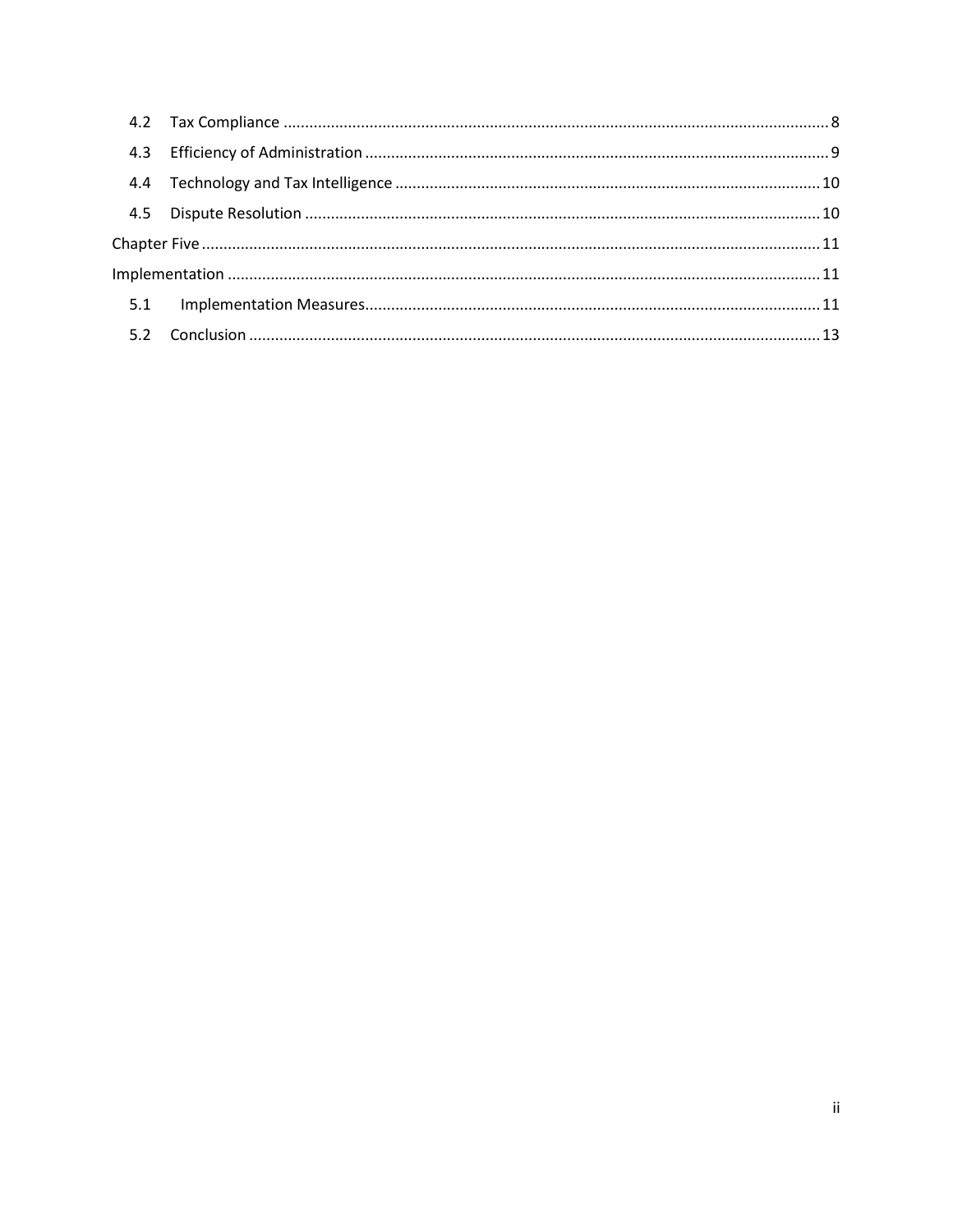# **FOREWORD**

<span id="page-3-0"></span>This administration is committed to diversifying the sources of government revenues by significantly increasing tax to Gross Domestic Product (GDP) ratio, among other things. The attainment of this laudable objective will require an overhaul of our tax policy which is a key function of the Ministry of Finance. Businesses react to tax policy. We are therefore determined to ensure that ours sends the right message to both local and international investors.

Despite the existence of National Tax Policy (NTP) since 2012, it would appear that most of the key stakeholders are not sufficiently aware of its provisions resulting in non-implementation. To address this problem, I inaugurated a Committee on the  $10<sup>th</sup>$  of August, 2016 to review the NTP and recommend workable implementation strategies.

The Committee has produced a slim, simple and concise revised policy with clear implementation and monitoring strategies for stakeholders in the Nigeria tax system. We are confident that the revised Policy will eventually give a new lease of life to, and inspire far-reaching reform of, the Nigeria tax system in terms of structure, number of taxes, and administration within the context of our peculiar environment. This Government remains committed to the continuous improvement of our tax system towards the attainment of our objectives. Thus, tax policy review will be a continuous exercise, as a means of evolving with global best practices.

Special thanks to the members of the National Tax Policy Review Committee under the Chairmanship of Prof. Abiola Sanni for their steadfastness and commitment to their mandate within a tight schedule. I acknowledge the contributions of other key stakeholders including Mr. Babatunde Fowler, the Executive Chairman of the Federal Inland Revenue Service, resource persons and stakeholders who submitted inputs to the Committee. I also thank the staff of the Federal Ministry of Finance for working assiduously towards the completion of the assignment.

**Mrs. Kemi Adeosun** Honourable Minister of Finance November, 2016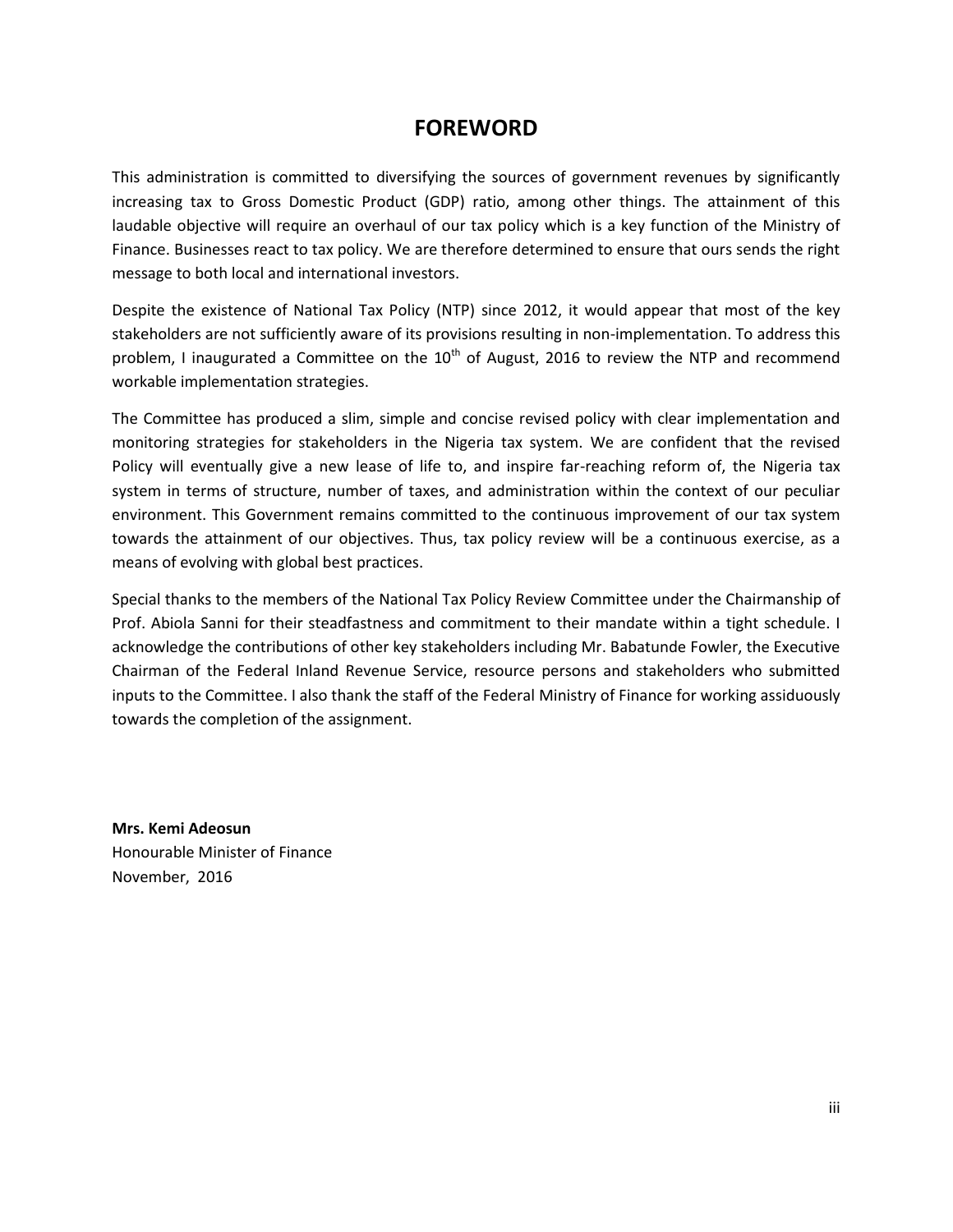# **Chapter One**

# **Introduction**

# <span id="page-4-2"></span><span id="page-4-1"></span><span id="page-4-0"></span>**1.1 Background**

The National Tax Policy (NTP) was first published in 2012, as part of the efforts to entrench a robust and efficient tax system in Nigeria. Four years after, the rapidly changing commercial environment and persistent low tax to Gross Domestic Product (GDP) ratio among other developments, demand new strategies to continue to meet government objectives of creating an enabling environment, simplifying the tax system and ensuring ease of compliance. It has become imperative to review and update the NTP.

# <span id="page-4-3"></span>**1.2 Definition of Tax**

For the purpose of this Policy, "tax" is any compulsory payment to government imposed by law without direct benefit or return of value or a service whether it is called a tax or not.

# <span id="page-4-4"></span>**1.3 Constitutional Provisions**

Chapter 2 of the Constitution of the Federal Republic of Nigeria 1999 contains Fundamental Objectives and Directive Principles of State Policy which are relevant to the NTP. In this regard, appropriate tax laws, administrative processes and procedure should be made to advance the Constitutional provisions. Therefore, tax policies, laws and administration shall promote the attainment of the following:

- a) the ability of all taxable persons to declare their income honestly to appropriate and lawful agencies and pay their tax promptly;
- b) residence rights of Nigerians, free mobility of people, goods and services throughout the federation;
- c) promoting fiscal responsibility and accountability that reflects the principle of fiscal federalism;
- d) ensuring that the rights of all taxable persons are recognized and protected;
- e) eradicating corrupt practices and abuse of authority in the tax system;
- f) ensuring that the resources of the nation promote national prosperity and self-reliant economy;
- g) securing maximum welfare, justice and equity;
- h) ensuring that the resources of the nation are harnessed and distributed to serve the common good;
- i) promoting and protecting Nigeria's national interest;
- j) promoting African integration, international co-operation and eliminating discrimination; and
- k) respecting international law and treaty obligations.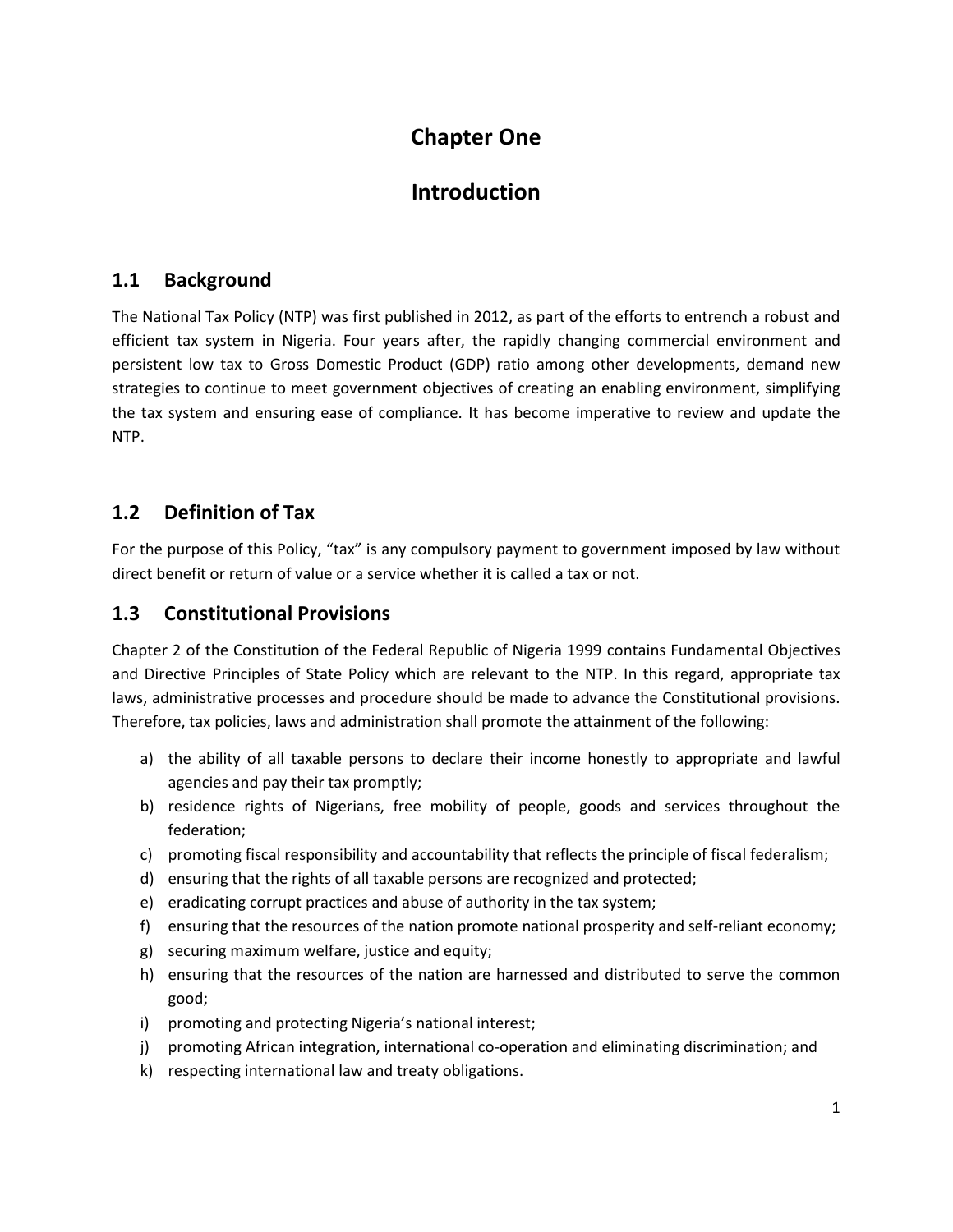# <span id="page-5-0"></span>**1.4 Challenges of Nigeria Tax System**

Despite the potentials of taxation as a dynamic tool for sustainable national development, Nigeria tax system has been unable to achieve its objectives due to the following challenges, among others:

- lack of robust framework for the taxation of informal sector and high network individuals, thus limiting the revenue base and creating inequity;
- fragmented database of taxpayers and weak structure for exchange of information by and with tax authorities, resulting in revenue leakage;
- inordinate drive by all tiers of government to grow internally generated revenue which has led to the arbitrary exercise of regulatory powers for revenue purpose;
- lack of clarity on taxation powers of each level of government and encroachment on the powers of one level of government by another;
- insufficient information available to taxpayers on tax compliance requirements thus creating uncertainty and non-compliance;
- poor accountability for tax revenue;
- insufficient capacity which has led to the delegation of powers of revenue officials to third parties, thereby creating complications in the tax system;
- use of aggressive and unorthodox methods for tax collection;
- failure by tax authorities to honour refund obligations to taxpayers;
- the non-regular review of tax legislation, which has led to obsolete laws, that do not reflect current economic realities; and
- lack of strict adherence to tax policy direction and procedural guidelines for the operation of the various tax authorities.

# <span id="page-5-1"></span>**1.5 Objectives of the National Tax Policy**

The National Tax Policy provides the fundamental guidelines for the orderly development of the Nigeria tax system. The Policy is expected to achieve the following specific objectives, among others;

- guide the operation and review of the tax system;
- provide the basis for future tax legislation and administration;
- serve as a point of reference for all stakeholders on taxation;
- provide benchmark on which stakeholders shall be held accountable; and
- provide clarity on the roles and responsibilities of Stakeholders in the tax System.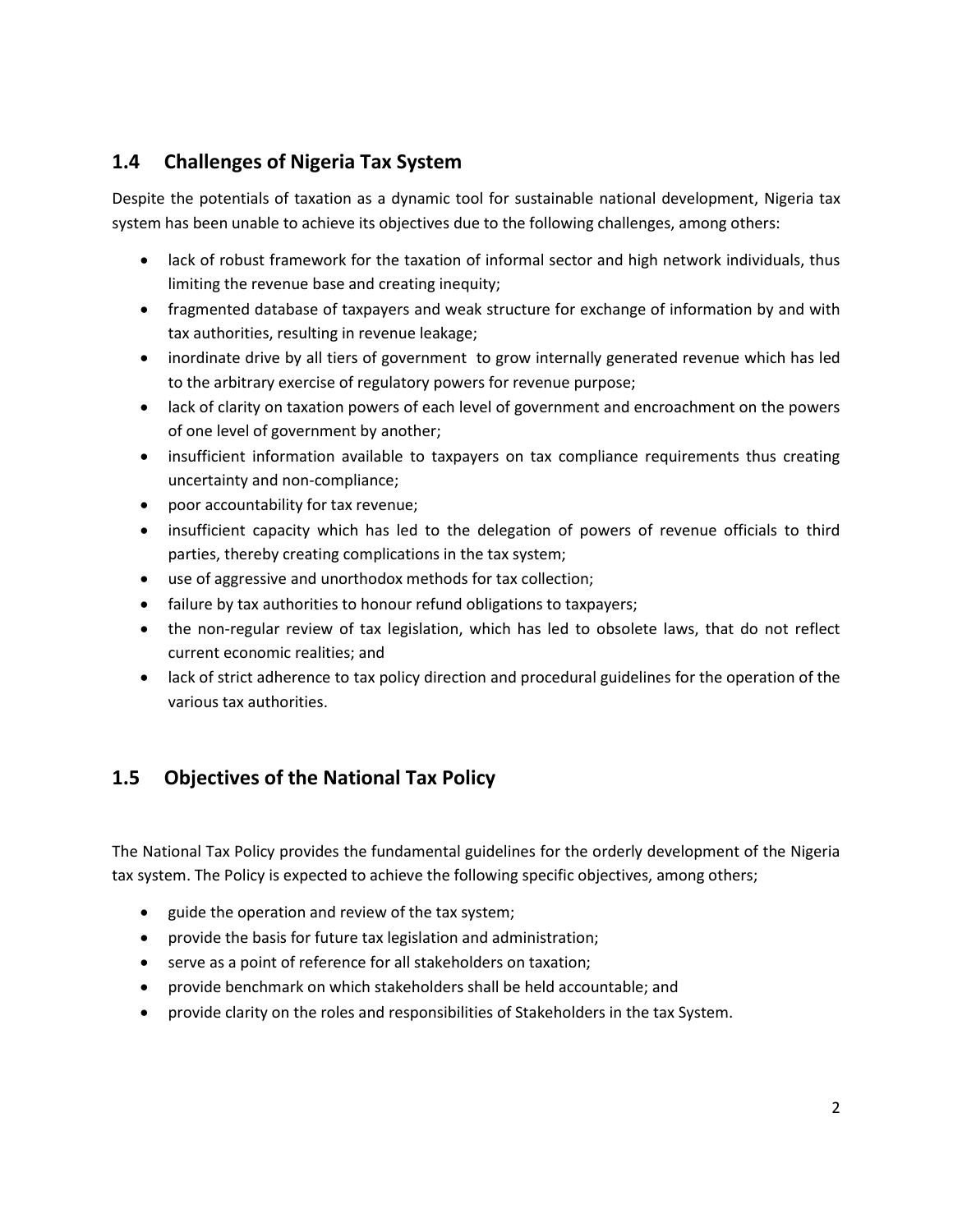# **Chapter Two**

# **Policy Guidelines**

<span id="page-6-1"></span><span id="page-6-0"></span>Tax Policy provides a framework for a sustainable system that would ensure reliable sources of revenue to government and support the economic development of the nation.

# <span id="page-6-2"></span>**2.1 Guiding Principles of Nigeria Tax System**

All existing and future taxes are expected to align with the following fundamental features:

*Equity and Fairness:* Nigeria tax system should be fair and equitable devoid of discrimination. Taxpayers should be required to pay according to their ability.

*Simplicity, Certainty and Clarity:* Tax laws and administrative processes should be simple, clear and easy to understand.

*Convenience:* The time and manner for the fulfilment of tax obligations shall take into account the convenience of taxpayers and avoid undue difficulties.

*Low Compliance Cost:* The financial and economic cost of compliance to the taxpayer should be kept to the barest minimum.

*Low Cost of Administration:* Tax Administration in Nigeria should be efficient and cost-effective in line with international best practices.

*Flexibility:* Taxation should be flexible and dynamic to respond to changing circumstances in the economy in a manner that does not retard economic activities.

*Sustainability:* The tax system should promote sustainable revenue, economic growth and development. There should be a synergy between tax policies and other economic policies of government.

# <span id="page-6-3"></span>**2.2 Taxation as a Tool for Economic Management and Development**

The tax system should support sustainable growth and development at all times. In this regard, the tax system should be geared towards meeting the following goals: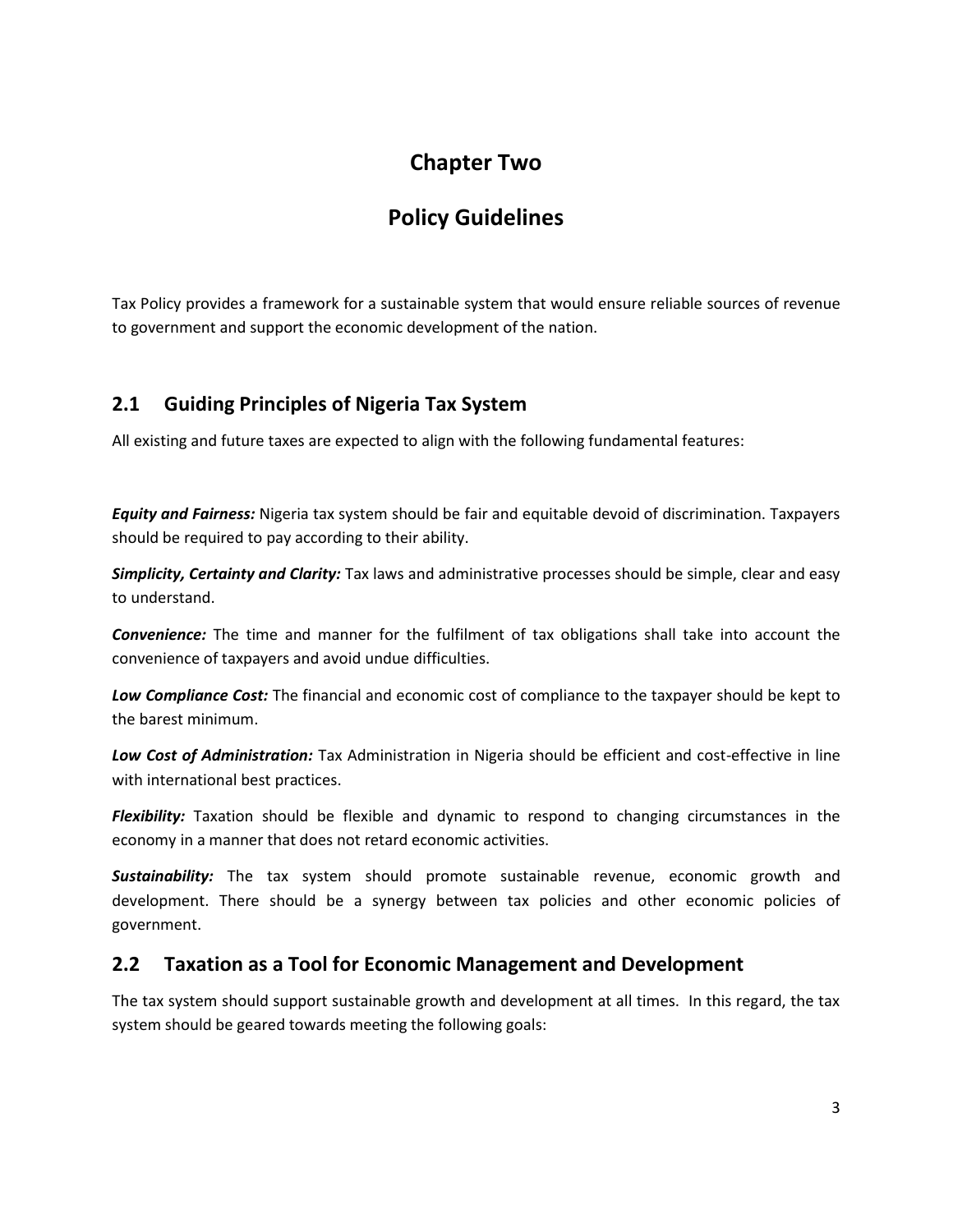#### <span id="page-7-0"></span>**2.2.1 Wealth Creation and Employment**

The tax system should be designed to promote social, political and economic development. Accordingly,

- i. tax policies shall promote employment, export and local production;
- ii. tax policies and laws shall not be retroactive;
- iii. tax policies and laws should ensure equal investment opportunities and support for businesses whether local or foreign;
- iv. tax policies and laws on investments should be long term focused and tenured to enable investors plan with reasonable certainty;
- v. any incentive to be granted should be broad, sector based, tenured and transparent. Implementation should be properly monitored, evaluated, periodically reported and kept under review;
- vi. revenue forgone from tax incentives or concessions should be quantified against expected benefits and reported annually. Where the benefits cannot be quantified, qualitative factors must be considered; and
- vii. tax policies on investments should not promote monopoly such as entry barriers or otherwise prevent competition.

#### <span id="page-7-1"></span>**2.2.2 Taxation and Diversification**

There should be concerted efforts to attract investments in all sectors of the economy, with more focus on promoting investment in specific sectors as may be identified by government in the overall interest of the country from time to time. This will boost the revenue base for optimum revenue generation.

## <span id="page-7-2"></span>**2.2.3 Focus on Indirect Taxation**

The tax system should focus more on indirect taxes which are easier to collect and administer and more difficult to evade.

Tax rates should be progressive and should be designed to promote equality. The tax system should gradually seek a convergence of personal income tax and capital gain tax rates with corporate income tax rates to reduce opportunities for tax avoidance.

## **2.2.4 Convergence of Tax Rates**

Tax rates should be progressive and should be designed to promote equality. The tax system should gradually seek a convergence of the highest marginal rate of personal income tax, capital gains tax rates and the general companies income tax rates to reduce opportunities for tax avoidance.

## <span id="page-7-3"></span>**2.2.5 Special Arrangements and Other Incentives**

Special arrangements should be sector based and not directed at entities or persons. Also, special arrangements such as free zones and other tax incentives or waivers should not be arbitrarily terminated except as provided in the enabling legal framework or treaties at the time of creation.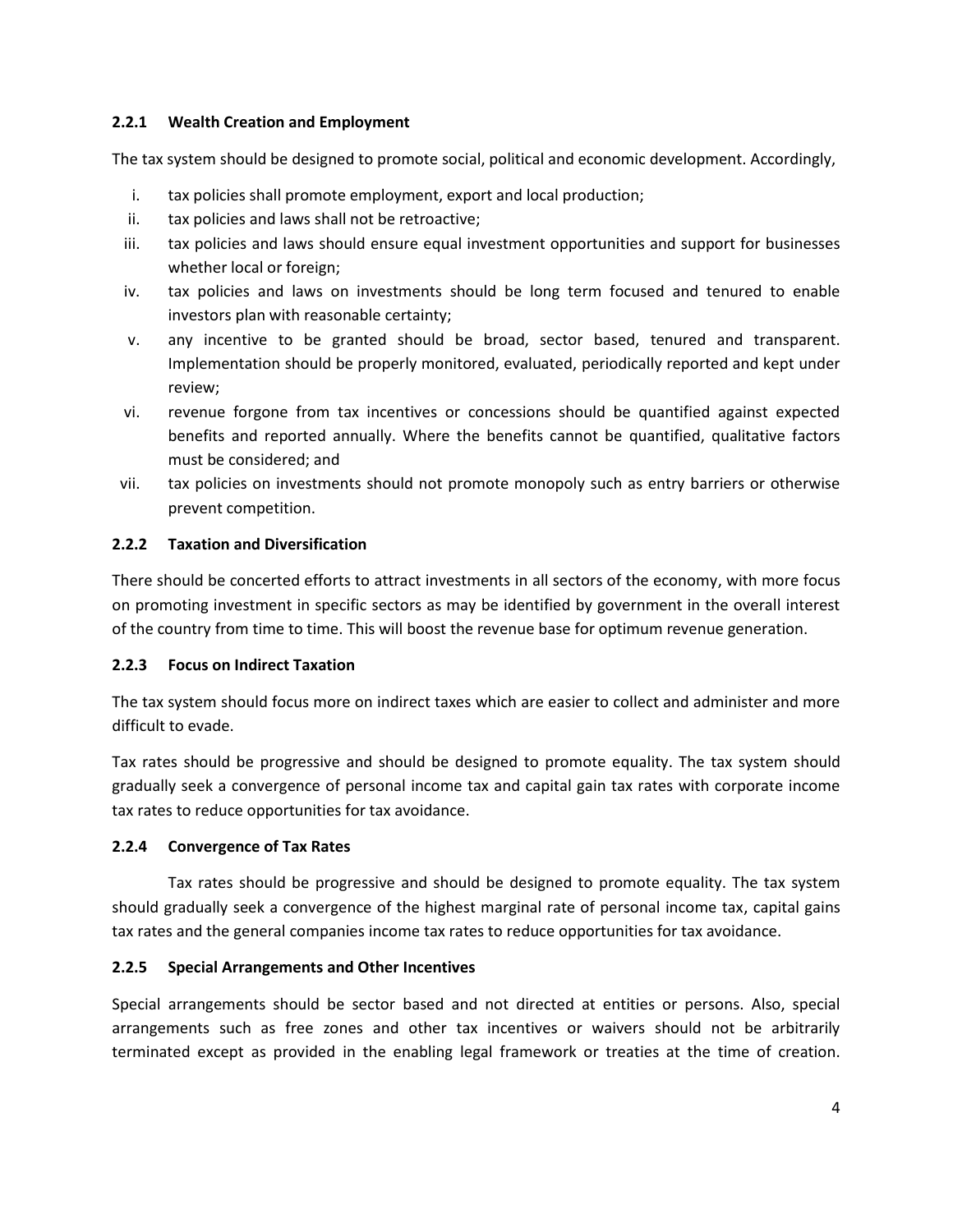Government may provide tax incentives to specific sectors or for such specific activities in order to stimulate or retain investment in the sector.

The process of granting and renewing incentives, waivers and concessions shall be transparent and comply strictly with legislative provisions and international treaties.

## <span id="page-8-0"></span>**2.2.6 Creating a Competitive Edge**

#### *i. Reduction in the Number of Taxes*

Taxes should be few in number, broad-based and high revenue-yielding. The administration of the taxes should also be simplified for ease of enforcement and compliance.

## *ii. Avoidance of Multiple Taxation*

Taxes similar to those being collected by a level of Government should not be introduced by the same or another level of Government. The Federal, State and Local Governments shall ensure collaboration in harmonizing and eliminating multiple taxation.

#### <span id="page-8-1"></span>**2.2.7 International and Regional Treaties**

A wide network of International and Regional treaties would be beneficial to the economy. In this regard, Nigeria shall continue to expand its treaty network in the best interest of the Nigerian State. Generally, treaties should prevent double taxation without creating opportunities for nontaxation.

Existing treaties should be reviewed regularly and where necessary renegotiated in line with international best practices. New treaties should consider benefits to Nigeria both in the short, medium but more importantly long term.

Nigeria's model double tax treaty should be regularly reviewed to adequately cater for the best interests of the country. Appropriate measures shall be taken to ensure that all treaties duly signed and ratified are implemented.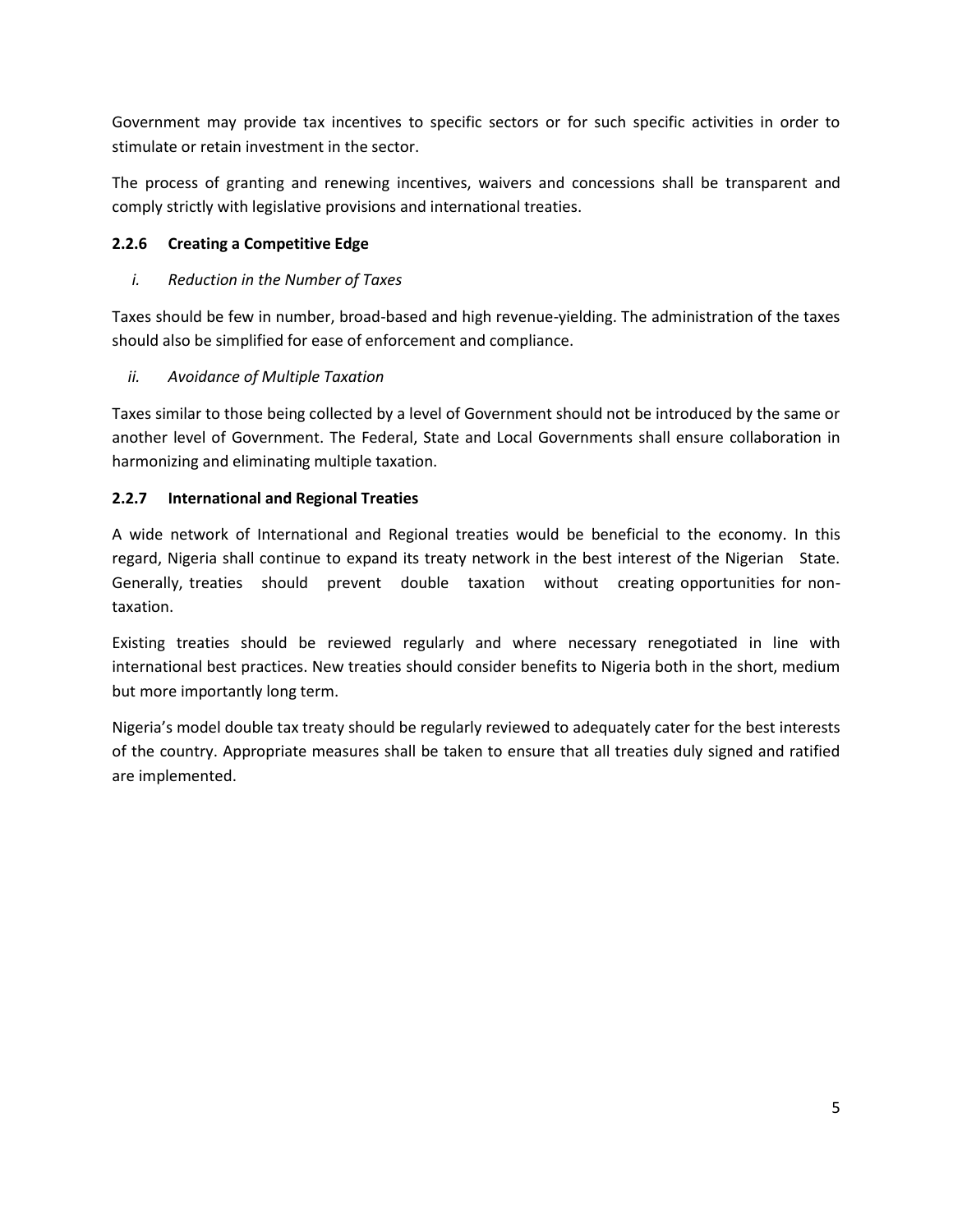# **Chapter Three**

# **Responsibilities of Stakeholders**

<span id="page-9-1"></span><span id="page-9-0"></span>For an orderly and sustainable development of the Nigeria tax system, the Federal and State Ministries of Finance shall have the primary responsibility for tax policy matters, including initiating proposals for amendments to tax Laws. Ministries of Finance shall collaborate with relevant Stakeholders in carrying out their tax policy responsibilities. The key stakeholders in the Nigeria tax system can be broadly categorised as follows:

## <span id="page-9-2"></span>**3.1 The Government**

All levels and arms of Government, Ministries, Extra-Ministerial Departments and Agencies where applicable shall:

- i. implement and regularly review tax policies and laws;
- ii. provide information on all revenue collected on a quarterly basis;
- iii. ensure adequate funding, administrative and operational autonomy of tax authorities; and
- iv. ensure a reasonable transition period of between three and six months before implementation of a new tax.

# <span id="page-9-3"></span>**3.2 The Taxpayer**

A taxpayer is a person, group of persons or an entity that pays or is liable to tax. The taxpayer is the most critical stakeholder and primary focus of the tax system. The taxpayer shall consider tax responsibilities as a civic obligation and constant duty that must be discharged as and when due. The taxpayer shall be entitled to:

- i. relevant information for the discharge of tax obligations;
- ii. receive prompt, courteous and professional assistance in dealing with tax authorities;
- iii. raise objections to decisions and assessments and receive response within a reasonable time;
- iv. a fair and impartial appeal; and
- v. self-representation or by any agent of choice, provided an agent acting for financial reward shall be an accredited tax practitioner.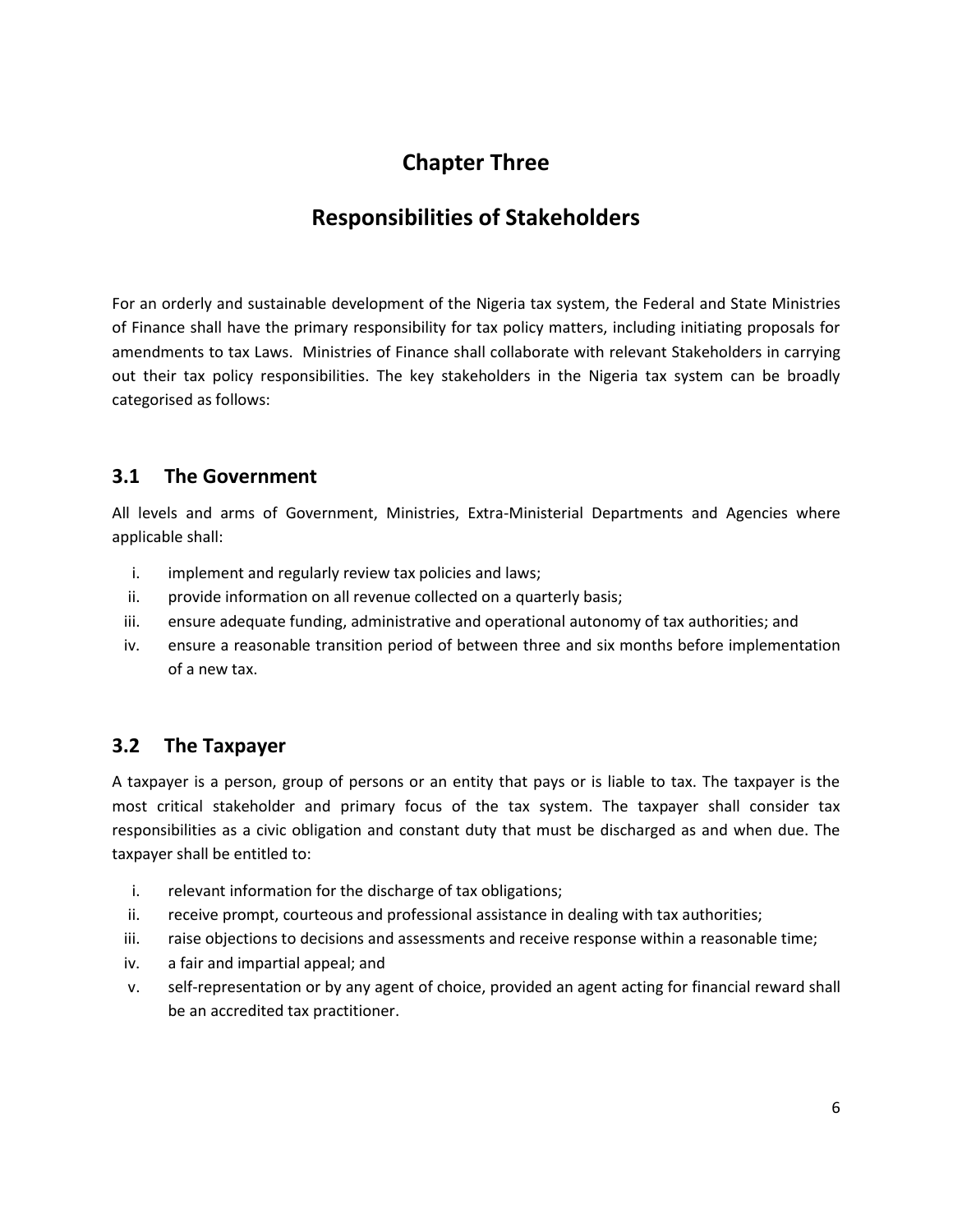# <span id="page-10-0"></span>**3.3 Revenue Agencies**

Any agencies responsible for the collection and administration of revenue shall:

- i. treat the taxpayer as a customer;
- ii. ensure efficient implementation of tax policies, laws and international treaties;
- iii. facilitate inter-agency co-operation and exchange of information;
- iv. undertake timely audits and investigations;
- v. undertake tax awareness and taxpayers' education, and
- vi. establish a robust process to prevent, detect and punish corrupt tax officials

# <span id="page-10-1"></span>**3.4 Professional Bodies, Tax Practitioners, Consultants and Agents**

They shall:

- i. act in accordance with professional code of conduct and ethics;
- ii. not aid and abet tax evasion and corrupt practices, and
- iii. actively promote effective tax compliance.

# <span id="page-10-2"></span>**3.5 Media and Advocacy Groups**

They shall:

- i. promote tax education and awareness;
- ii. articulate, protect and advance taxpayers right;
- iii. advance accountability and transparency in the utilization of tax revenue;
- iv. ensure accurate, objective and balanced reporting in accordance with their professional code of conduct and ethics; and
- v. ensure that aspiring political office holders clearly understand the Tax Policy and the Nigerian tax system and are able to articulate their plans for the tax system to which they will be held accountable.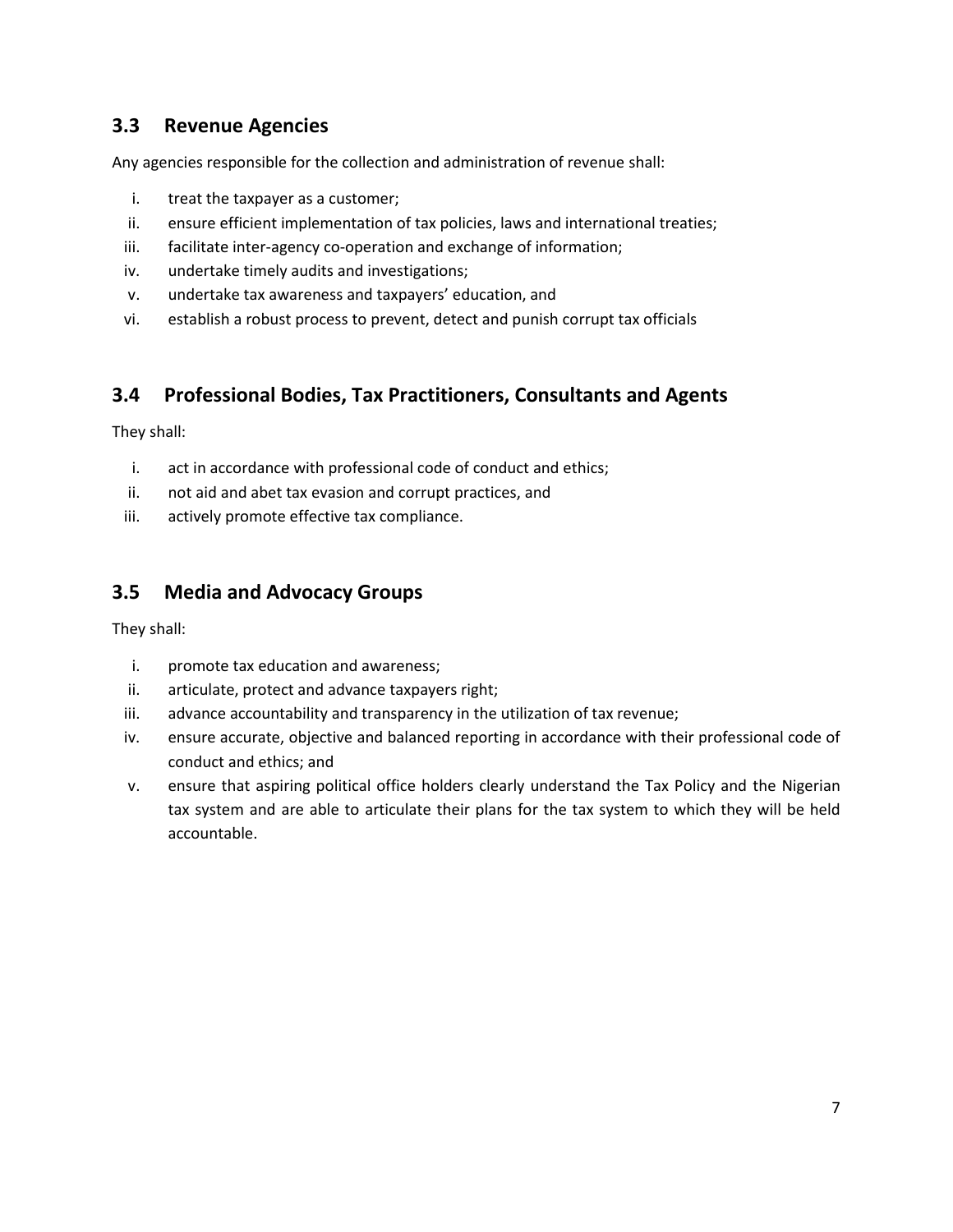# **Chapter Four**

# **Tax Administration**

<span id="page-11-1"></span><span id="page-11-0"></span>Tax administration in Nigeria cuts across the three-tiers of Government. This tax policy document establishes clear guidelines on crucial tax administration issues.

In the context of the Nigerian Tax Policy, tax authorities at all levels shall administer their mandates in accordance with the following:

# <span id="page-11-2"></span>**4.1 Registration of Taxable Persons**

All taxable persons shall be registered and issued with Taxpayer Identification Number (TIN) applicable nationwide. Tax authorities should leverage on the database of the Central Bank of Nigeria on Bank Verification Number (BVN), National Identity Management Commission (NIMC), Nigeria Communication Commission (NCC), Corporate Affairs Commission (CAC), Federal Road Safety Commission (FRSC), Nigeria Immigration Service (NIS) and other relevant sources. The current uncoordinated registration by different agencies should be harmonised.

## <span id="page-11-3"></span>**4.2 Tax Compliance**

Government shall apply all available resources and tools at their disposal to ensure that taxpayers voluntarily comply with their tax obligations. In order to improve voluntary compliance, the relevant authorities should ensure:

- i. that the option for self-assessment is in place, and the process and procedures are simple;
- ii. development of frameworks for tax amnesty in order to expand the tax net;
- iii. focus on taxpayers' services,
- iv. constant tax education and enlightenment;
- v. the overall performance of the tax system is measured and reported periodically, and
- vi. the establishment of a system to recognize and honour compliant taxpayers.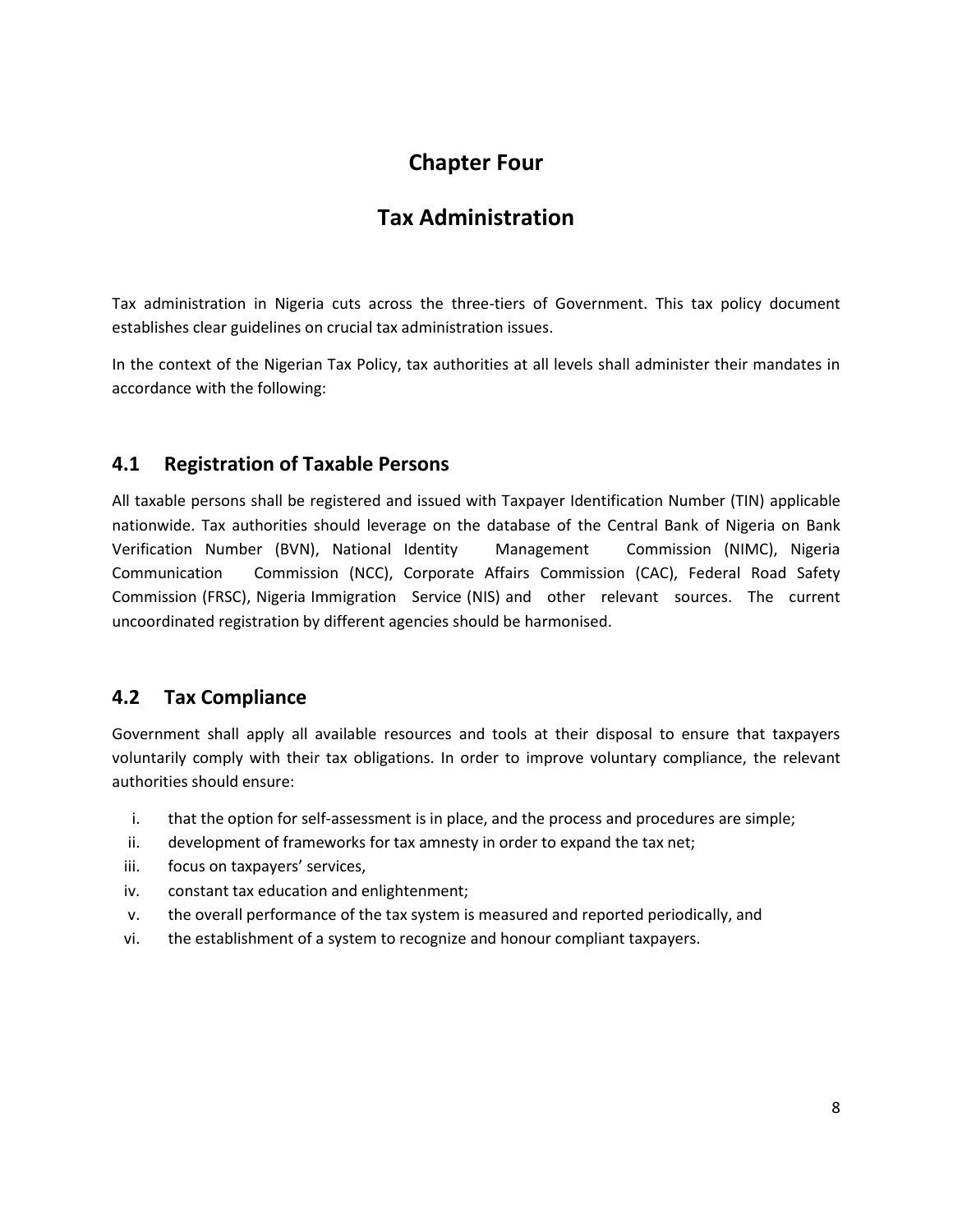# <span id="page-12-0"></span>**4.3 Efficiency of Administration**

#### *Payment Processing and Collection*

Collection system shall leverage on modern technology towards advancing ease of payment and prevention of revenue losses.

#### *Record Keeping*

Tax authorities shall partner with the relevant agencies to setup automated systems and adequately train tax officials in the use and maintenance of such systems. Electronic systems of record keeping in line with global best practices should be entrenched to enhance the tax administration process.

#### *Exchange of Information*

Tax authorities shall develop an efficient framework for cooperation and sharing of information with other tax authorities and relevant local and international agencies. This will mitigate tax evasion and revenue losses.

#### *Enforcement of Tax Laws*

Tax authorities shall ensure the enforcement of civil and criminal sanctions as provided under the various tax laws.

#### *Funding of Tax Authorities*

Government shall provide adequate funding for tax authorities. Accordingly, Government should ensure that an adequate percentage of revenue collected should be provided to the authority for its operations.

#### *Funding for Tax Refunds*

Government shall provide adequate funding to meet refund obligations. Tax authorities shall ensure timely and efficient payment of refunds.

#### *Ease of Paying Taxes*

Tax authorities shall ensure that payment procedures and documentation are convenient and cost effective. Tax authorities shall work towards ensuring accelerated improvement on the global index of ease of paying taxes.

#### *Revenue Autonomy*

Governments shall ensure a reasonable level of financial and administrative autonomy for their respective tax authorities to facilitate effective discharge of their duties.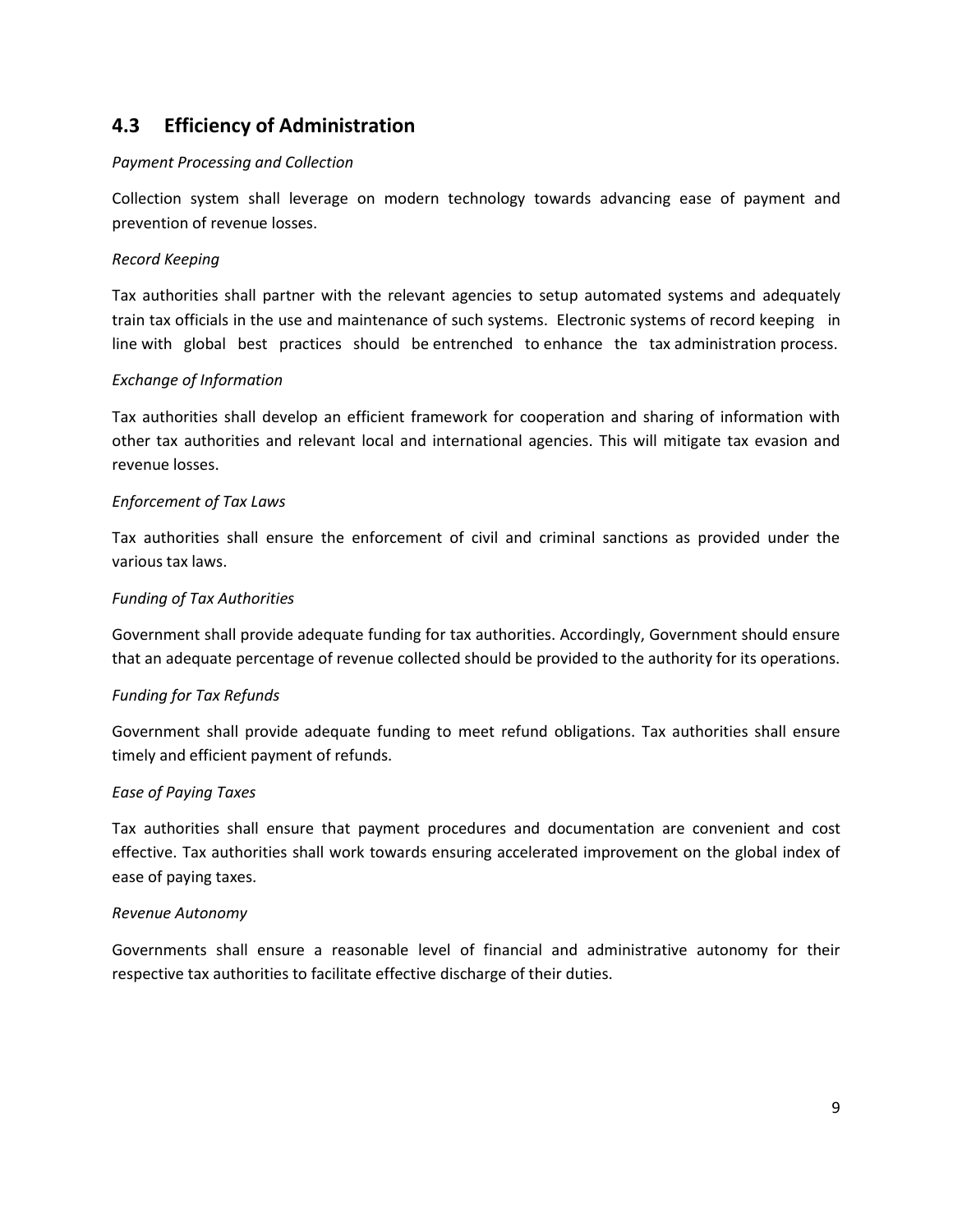# <span id="page-13-0"></span>**4.4 Technology and Tax Intelligence**

Tax authorities shall ensure:

- i. deployment of technology to aid all aspects of tax administration;
- ii. the integrity and regular update of the database; and
- iii. a workable and secure structure for intelligence and information gathering.

# <span id="page-13-1"></span>**4.5 Dispute Resolution**

In the event of any dispute, the tax authority and relevant stakeholders shall leverage on all amicable means of dispute resolution including arbitration and only resort to judicial determination as a last resort.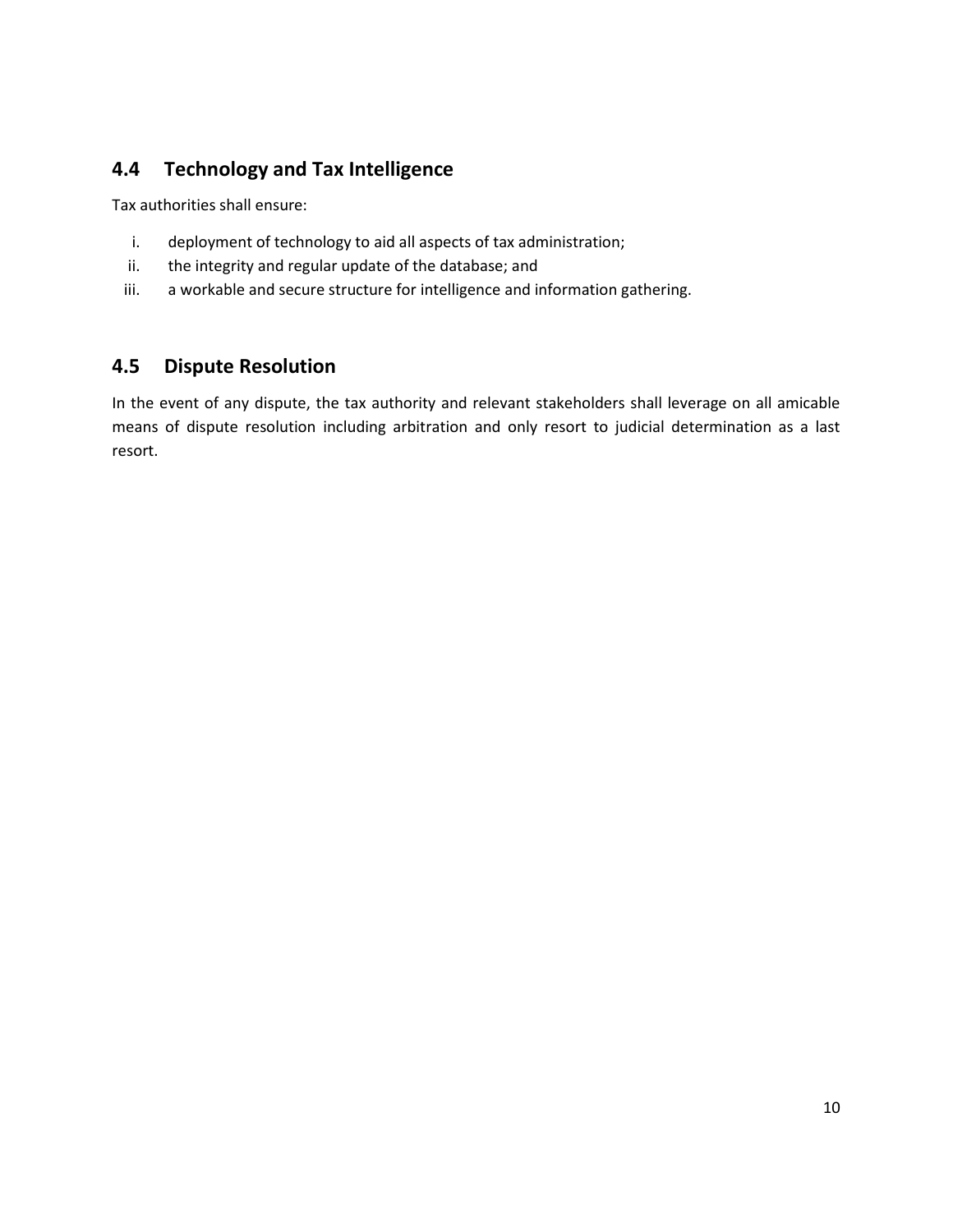# **Chapter Five**

# **Implementation**

<span id="page-14-1"></span><span id="page-14-0"></span>The effective implementation of the National Tax Policy is crucial for Nigeria to attain the set goals. The Federal Ministry of Finance has a pivotal role to play in the development and implementation of the Tax Policy. Accordingly, the Ministry shall take appropriate steps to ensure effective implementation of the following.

# <span id="page-14-2"></span>**5.1 Implementation Measures**

#### **The President and Governors**

- i. The President and Governors shall ensure that Budget Speeches and presentations for the fiscal year consistently contain the overriding fiscal policies and summary statements of the expected tax revenue. This will give key stakeholders a sense of what government plans to do and enable them to plan accordingly.
- ii. The President and Governors should work towards ensuring that there is only one revenue agency per level of government. This would streamline revenue administration and improve efficiency of revenue collection. Ministries, Extra-Ministerial Departments and Agencies other than tax authorities should not become tax collecting bodies.
- iii. The Executive shall sponsor a bill for the establishment of a tax court as an independent body to adjudicate in tax matters.

#### **Legislature**

- iv. The consideration and passage of tax bills have not fared well within the existing Finance Committee of the National and State Houses of Assembly. The National and State Houses of Assembly are encouraged to establish a Taxation Committee to focus on tax matters and collaborate with the Tax Policy Implementation Committee.
- v. There shall be an Establishment Act for the Joint Tax Board towards strengthening and repositioning it to contribute meaningfully to the development of the Nigeria tax system through broader mandate beyond its current advisory role.
- vi. The qualification for the lower income tax rate applicable to small businesses should be reviewed in line with current economic realities. The income tax rate for small businesses should be further reduced as an incentive to encourage compliance and promote Micro, Small and Medium Enterprises (MSMEs).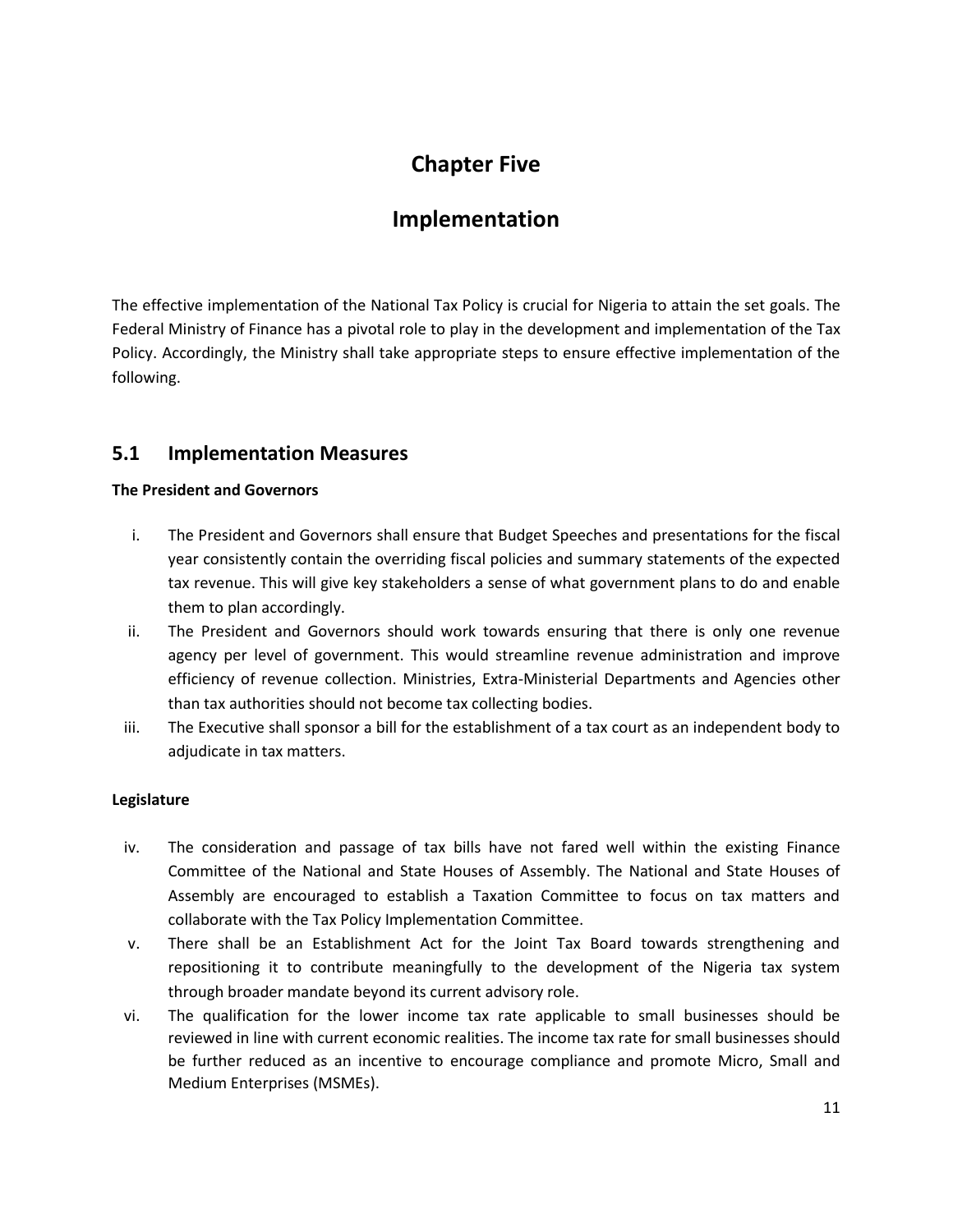vii. There should be a minimum threshold for VAT registration and compliance in order to protect micro-businesses.

#### **Ministry of Finance**

- viii. The Minister of Finance shall set in motion machinery for tax reform. Taxation is a dynamic tool. Having reviewed the policy, the tax law and administration cannot remain stagnant. It is imperative to streamline existing and future tax laws for an orderly development.
- ix. The Minister of Finance shall establish a Tax Policy Implementation Committee to monitor compliance, regularly review the Policy and make appropriate recommendations.
- x. The Minister of Finance/Commissioners of Finance shall ensure automation of collection and remittance processes of taxes by all Ministries, Extra-Ministerial Departments and Agencies.
- xi. The Ministry of Finance shall work with the Legislature to ensure that the requisite changes to tax laws are enacted together with the Appropriation Act of the same year. This would require the executive to timely present tax laws as executive bill for the timely consideration of the National and State House of assemblies.
- xii. Ministry of Finance shall establish an Office of Tax Simplification which shall be responsible for ensuring continuous improvement to tax legislation and administration.
- xiii. Ministry of Finance shall create a dedicated tax policy website. Apart from sensitizing the general public on the provisions of the Tax Policy, such a platform would facilitate feedback from stakeholders on the existing and future policy proposals.
- xiv. The Minister of Finance shall give periodic reports to the National Economic Council (NEC) on tax policy implementation agenda. Apart from updating NEC, such obligation will ensure that the Ministry of Finance is up to speed in its implementation agenda.
- xv. Ministry of Finance shall ensure that tax authorities develop Key Performance Indices for Nigeria to attain a top 50 position on the global index of ease of paying taxes by 2020 and consistently improve on the ranking.

#### **Ministries, Departments and Agencies (MDAs)**

xvi. Head of MDAs shall give periodic report(s) to the Ministry of Finance on the level of implementation of the National Tax Policy. Apart from sensitizing the MDAs to the provisions of the Tax Policy, such reports would afford the Ministry of Finance the opportunity to determine the level of compliance and devise appropriate responses as may be necessary to improve implementation.

#### **Tax Authorities**

xvii. To promote tax awareness and a tax culture in Nigeria, the Federal and State tax authorities through the Joint Tax Board shall set aside a uniform day in the year as a National Tax Day. Also,